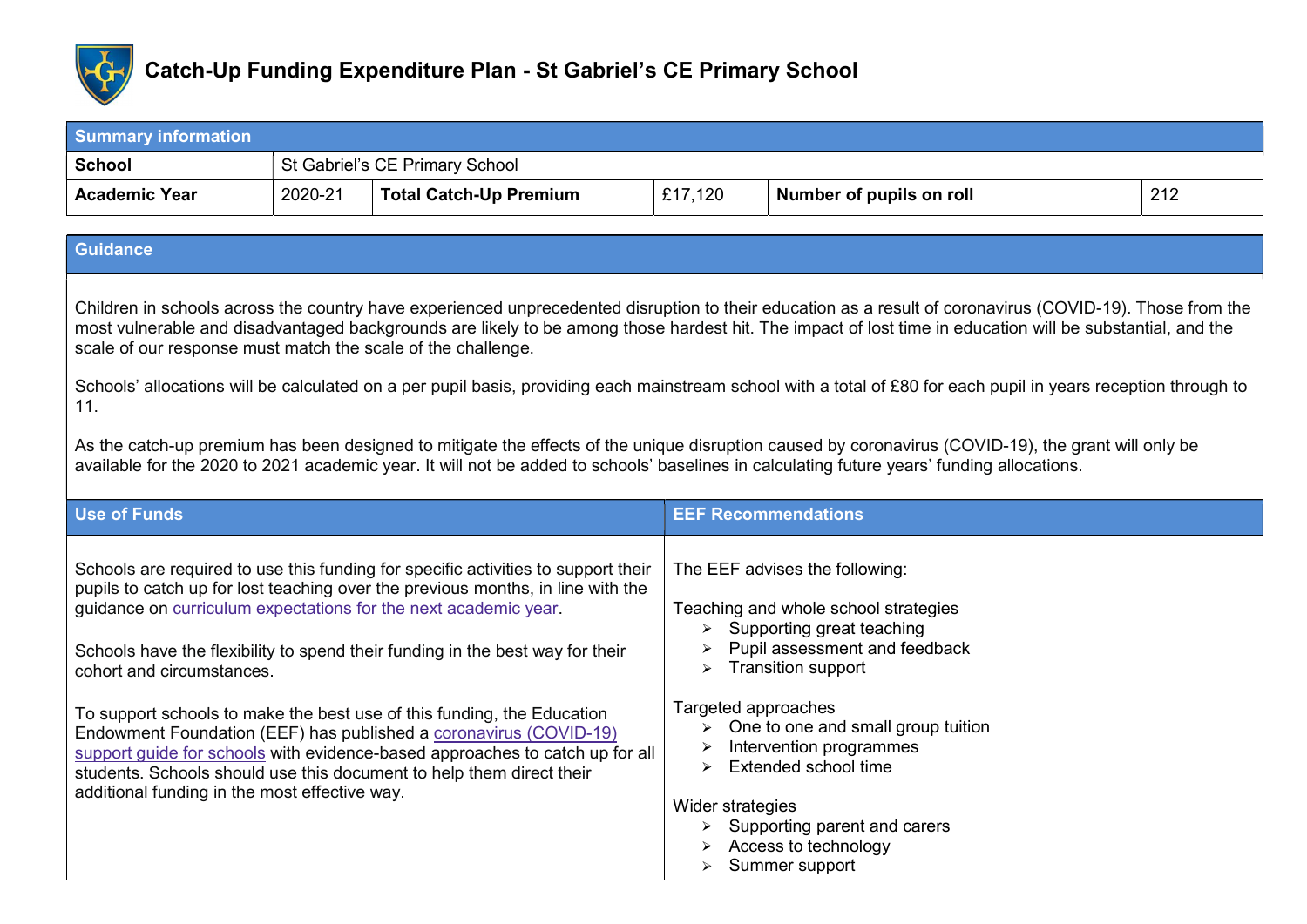| Identified impact of lockdown |                                                                                                                                                                                                                                                                                                                                                                                                                                                                                                                              |  |
|-------------------------------|------------------------------------------------------------------------------------------------------------------------------------------------------------------------------------------------------------------------------------------------------------------------------------------------------------------------------------------------------------------------------------------------------------------------------------------------------------------------------------------------------------------------------|--|
| <b>Maths</b>                  | Specific content has been missed, leading to gaps in learning and stalled sequencing of journeys. Children still have an appetite for maths and<br>lockdown has not affected their attitudes however they are quite simply, 'behind'.<br>Recall of basic skills has suffered - children are not as readily able to recall addition facts and times tables and some have forgotten once<br>taught calculation strategies. This is reflected in arithmetic assessments.                                                        |  |
| Writing                       | Children haven't necessarily missed 'units' of learning in the same way as Maths, however they have lost essential practising of writing skills.<br>Grammar, punctuation and spelling knowledge has suffered, leading to lack of fluency in writing. Those who have maintained writing<br>throughout lockdown are less affected, however those who evidently didn't write much have had to work additionally hard on writing stamina<br>and improving their motivation due to the lack of fluency in their ability to write. |  |
| <b>Reading</b>                | Children accessed reading during lockdown more than any other subject. This is something that was more accessible for families and required<br>less teacher input. However, children are less fluent in their reading and the gap between those children that read widely and those children<br>who don't is now increasingly wide. The bottom 20% of readers have been disproportionately affected.                                                                                                                         |  |
| Non-core                      | There are now significant gaps in knowledge – whole units of work have not been taught meaning that children are less able to access pre-<br>requisite knowledge when learning something new and they are less likely to make connections between concepts and themes throughout the<br>curriculum. Children have also missed out on curriculum experiences e.g. trips, visitors and powerful curriculum moments.                                                                                                            |  |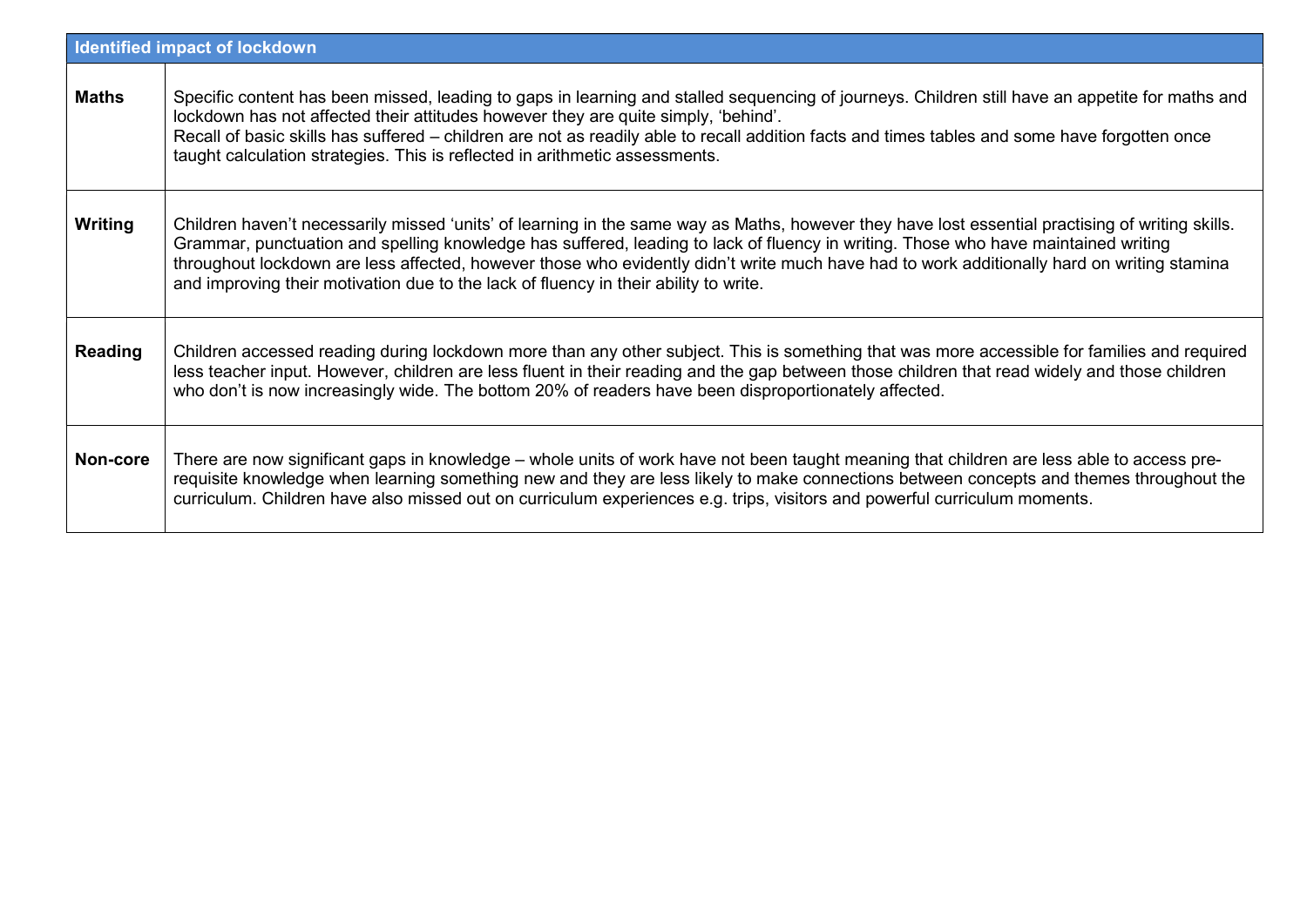| i. Teaching and whole-school strategies                                                                                                                                                                                       |                                                                                                                                                                                                                                                                                  |  |
|-------------------------------------------------------------------------------------------------------------------------------------------------------------------------------------------------------------------------------|----------------------------------------------------------------------------------------------------------------------------------------------------------------------------------------------------------------------------------------------------------------------------------|--|
| Supporting great teaching:                                                                                                                                                                                                    |                                                                                                                                                                                                                                                                                  |  |
| All subjects will be planned with increasing detail and consideration for how<br>pre-requisite knowledge will be taught alongside new learning so that<br>knowledge gaps can be reduced.                                      | White Rose Maths resources for all year groups, including: online<br>subscription and workbooks for children<br>(E99.00)                                                                                                                                                         |  |
|                                                                                                                                                                                                                               | Read Write Inc Development Day: advice on planning to identify gaps<br>and accelerate learning (linked to virtual learning accessibility)<br>(E600.00)                                                                                                                           |  |
|                                                                                                                                                                                                                               | Purchase of Oxford E-Books for parents to access quality reading<br>books during self-isolation, holidays and weekends<br>(E350.00)                                                                                                                                              |  |
| Teaching assessment and feedback                                                                                                                                                                                              |                                                                                                                                                                                                                                                                                  |  |
| Teachers have a very clear understanding of what gaps in learning remain<br>and use this to inform assessments of learning that are aligned with<br>standardised norms, giving a greater degree in confidence and accuracy of | <b>White Rose integrated assessments</b><br>(E0)                                                                                                                                                                                                                                 |  |
| assessments.                                                                                                                                                                                                                  | NFER Reading Comprehension assessments Y3, Y4, Y5<br>(E317.00)                                                                                                                                                                                                                   |  |
|                                                                                                                                                                                                                               | NFER Reading and Maths assessments Y1, Y2 (research project -<br>impact of COVID)                                                                                                                                                                                                |  |
|                                                                                                                                                                                                                               | (E0)                                                                                                                                                                                                                                                                             |  |
| <b>Transition support</b>                                                                                                                                                                                                     |                                                                                                                                                                                                                                                                                  |  |
| Children who are joining school in the Reception class and who are<br>beginning their schooling, have an opportunity to become familiar and<br>confident with the setting before they arrive.                                 | Individual meetings arranged with parents, following strict social<br>distancing measures to meet with the class teacher to ensure that the<br>child is confident in joining the school. Additional staffing costs to<br>facilitate staggered entry and first weeks of induction |  |
|                                                                                                                                                                                                                               | (E120)                                                                                                                                                                                                                                                                           |  |
| Teaching & whole school strategies total £1,486                                                                                                                                                                               |                                                                                                                                                                                                                                                                                  |  |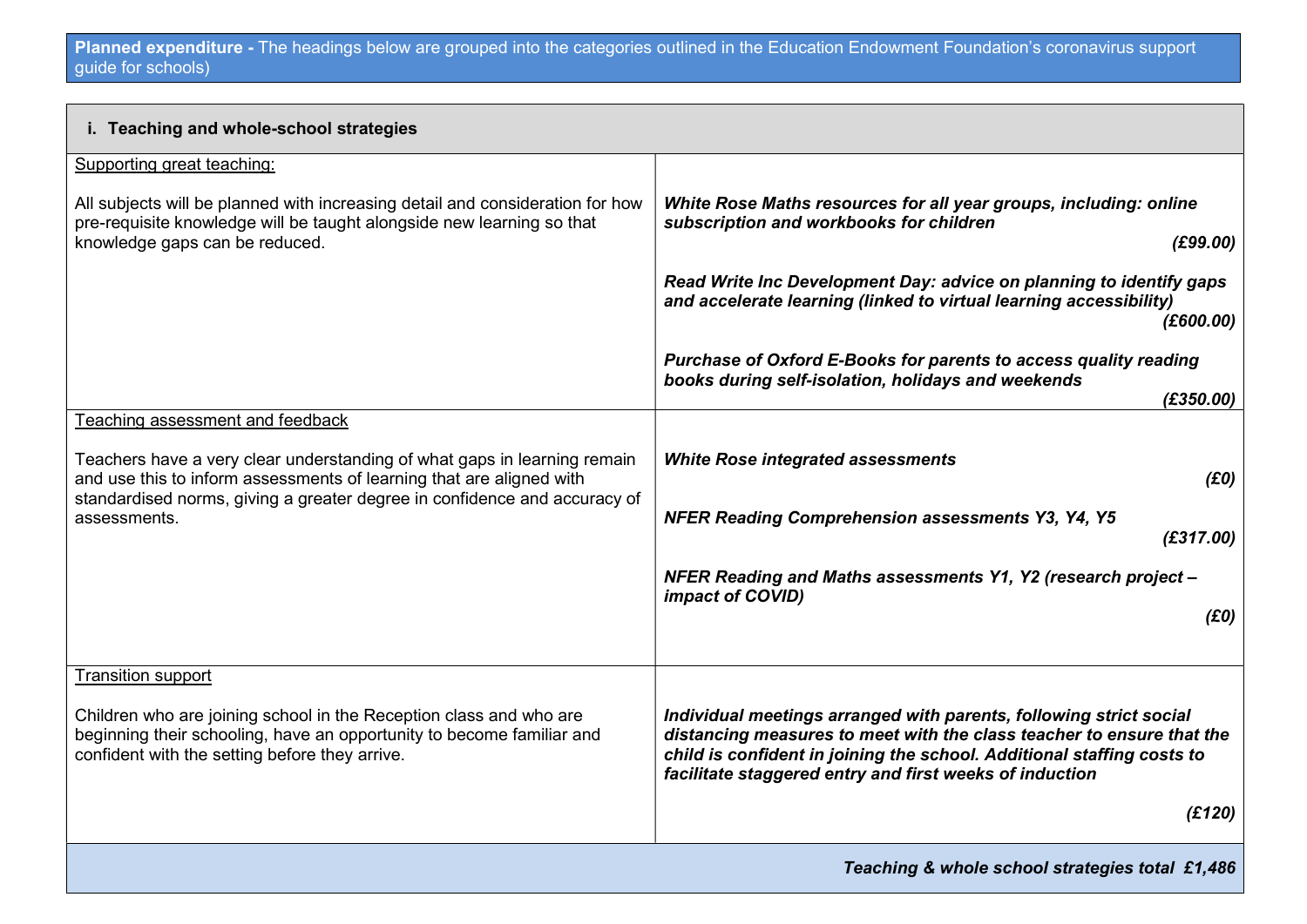| <b>Targeted approaches</b><br>ii.                                                                                                                                                                                                                                                                                   |                                                                                                                                                                                         |  |  |  |
|---------------------------------------------------------------------------------------------------------------------------------------------------------------------------------------------------------------------------------------------------------------------------------------------------------------------|-----------------------------------------------------------------------------------------------------------------------------------------------------------------------------------------|--|--|--|
| 1-to-1 and small group tuition                                                                                                                                                                                                                                                                                      |                                                                                                                                                                                         |  |  |  |
| Identified children will have significantly increased rates of reading fluency<br>and they will be able to comprehend reading better as a result of being able<br>to read at pace without spending their working memory decoding. They will<br>be confident readers and dips in reading attainment will be negated. | Targeted readers heard by teaching and support staff in timetables<br>sessions.<br>(E0)                                                                                                 |  |  |  |
| Identified children will be able to catch up essential lost skills and gaps in<br>knowledge more readily through focused, small group tuition in RWInc /<br>English and/or Maths.                                                                                                                                   | Targeted children to receive small group tuition for key skills, also<br>reducing pupil numbers for class teaching.<br>(Existing staffing costs)                                        |  |  |  |
| Children identified as more able will have opportunities to accelerate<br>progress in Maths.                                                                                                                                                                                                                        | Additional TA support employed for focused catch-up of individual<br>children.<br>(E6, 240)                                                                                             |  |  |  |
| Intervention programme                                                                                                                                                                                                                                                                                              |                                                                                                                                                                                         |  |  |  |
| WellComm speech and language intervention, supports identified children<br>in progressing their communication and vocab skills, which in turn impacts<br>on accessing other learning.                                                                                                                               | Designated staff are trained to deliver the intervention confidently<br>(inclusive of entry and exit assessment).<br>(E1, 800)                                                          |  |  |  |
| Read Write Inc online virtual classroom, used in school and at home,<br>supports identified children in accelerating their phonic knowledge<br>acquisition to support class lessons.                                                                                                                                | Subscription to the online resources enables access to key phonic<br>virtual lessons - accessible in school and set as additional work via<br><b>Purple Mash.</b><br>(E1,000)           |  |  |  |
| Extended school time                                                                                                                                                                                                                                                                                                |                                                                                                                                                                                         |  |  |  |
| Identified children in Year 6 are able to access a weekly maths catch-up<br>club (Wednesday 8.00am). The attainment of those identified children<br>improves and lessens the impact of lockdown on their progress towards<br>ARE.                                                                                   | Year 6 teacher and Teaching Assistant deliver specific maths tuition<br>to target skills and concepts in which children are insecure due to lost<br>teaching during lockdown.<br>(E150) |  |  |  |
| <b>Targeted approaches total £9,190</b>                                                                                                                                                                                                                                                                             |                                                                                                                                                                                         |  |  |  |